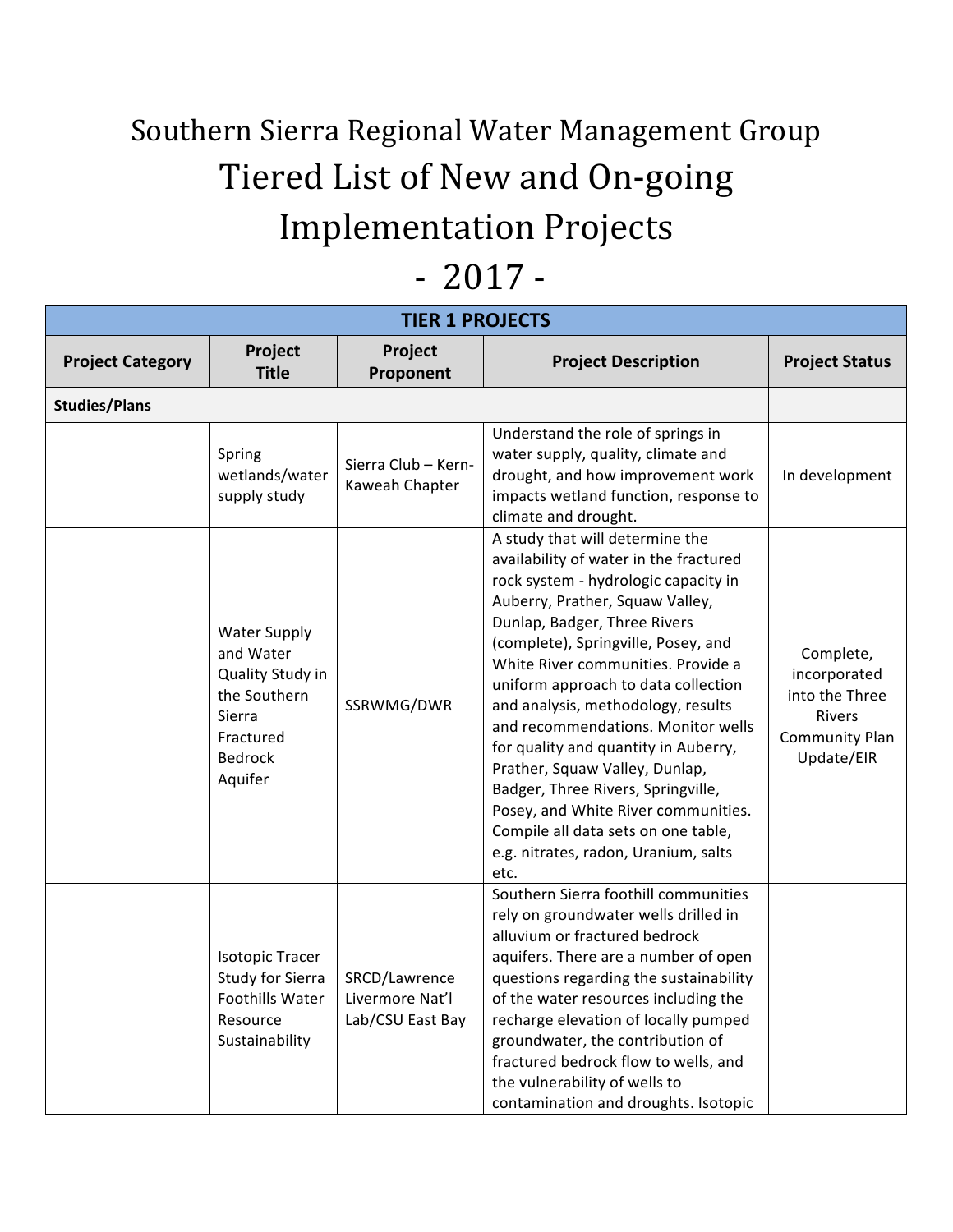| <b>TIER 1 PROJECTS</b>  |                                                                                                     |                      |                                                                                                                                                                                                                                                                                                                                                                                                                                                                                                                                                                                                                                                                                                  |                                                                                                                      |
|-------------------------|-----------------------------------------------------------------------------------------------------|----------------------|--------------------------------------------------------------------------------------------------------------------------------------------------------------------------------------------------------------------------------------------------------------------------------------------------------------------------------------------------------------------------------------------------------------------------------------------------------------------------------------------------------------------------------------------------------------------------------------------------------------------------------------------------------------------------------------------------|----------------------------------------------------------------------------------------------------------------------|
| <b>Project Category</b> | Project<br><b>Title</b>                                                                             | Project<br>Proponent | <b>Project Description</b>                                                                                                                                                                                                                                                                                                                                                                                                                                                                                                                                                                                                                                                                       | <b>Project Status</b>                                                                                                |
|                         |                                                                                                     |                      | tracers are a powerful tool for finding<br>answers to these question                                                                                                                                                                                                                                                                                                                                                                                                                                                                                                                                                                                                                             |                                                                                                                      |
|                         | Highway 168<br><b>Fire Safe</b><br>Council<br>Community<br>Wildfire<br><b>Protection Plan</b>       | Sierra RCD           | The Highway 168 Fire Safe Council<br><b>Community Wildfire Protection Plan</b><br>(CWPP) summarizes wildfire dangers<br>and issues on a community by<br>community basis within the Council's<br>area of influence. The CWPP also<br>catalogs community wildfire<br>protection needs and identifies<br>corrective action and community<br>projects that will mitigate some of the<br>problems.                                                                                                                                                                                                                                                                                                    | The CWPP is<br>currently under<br>revision with the<br>Sierra RCD and is<br>to be completed<br>in September<br>2018. |
|                         | Oak to<br><b>Timberline Fire</b><br>Safe Council<br>Community<br>Wildfire<br><b>Protection Plan</b> | Sierra RCD           | Oak to Timberline FireSafe Council is<br>in the process of developing their first<br><b>Community Wildfire Protection Plan</b><br>(CWPP) under the auspices of Sierra<br>RCD.                                                                                                                                                                                                                                                                                                                                                                                                                                                                                                                    | The plan is<br>expected to be<br>completed by<br>September 2018.                                                     |
|                         | Modelling<br>Hydrologic<br>Capacity with<br>drought and<br>climate change                           | <b>UC Merced</b>     | A modeling exercise to evaluate<br>whether forest fuel reduction and/or<br>restoration activities result in an<br>increase or no change in water yield<br>from small watersheds. Data to<br>parameterize model(s) is available<br>from KREW. The thinning and burning<br>treatments are ongoing and can<br>provide data to verify model results in<br>the next 1-2 years. UC Merced is<br>already in the process of<br>parameterizing one model with KREW<br>data. Forest Service would supply<br>data but there would be a cost for<br>modeling. Quantifies positive and<br>negative effects to stream ecosystems<br>from forest restoration and fuels<br>reduction activities at the watershed | First phase of<br>research<br>complete.<br>Results included<br>in 2017 IRWMP.                                        |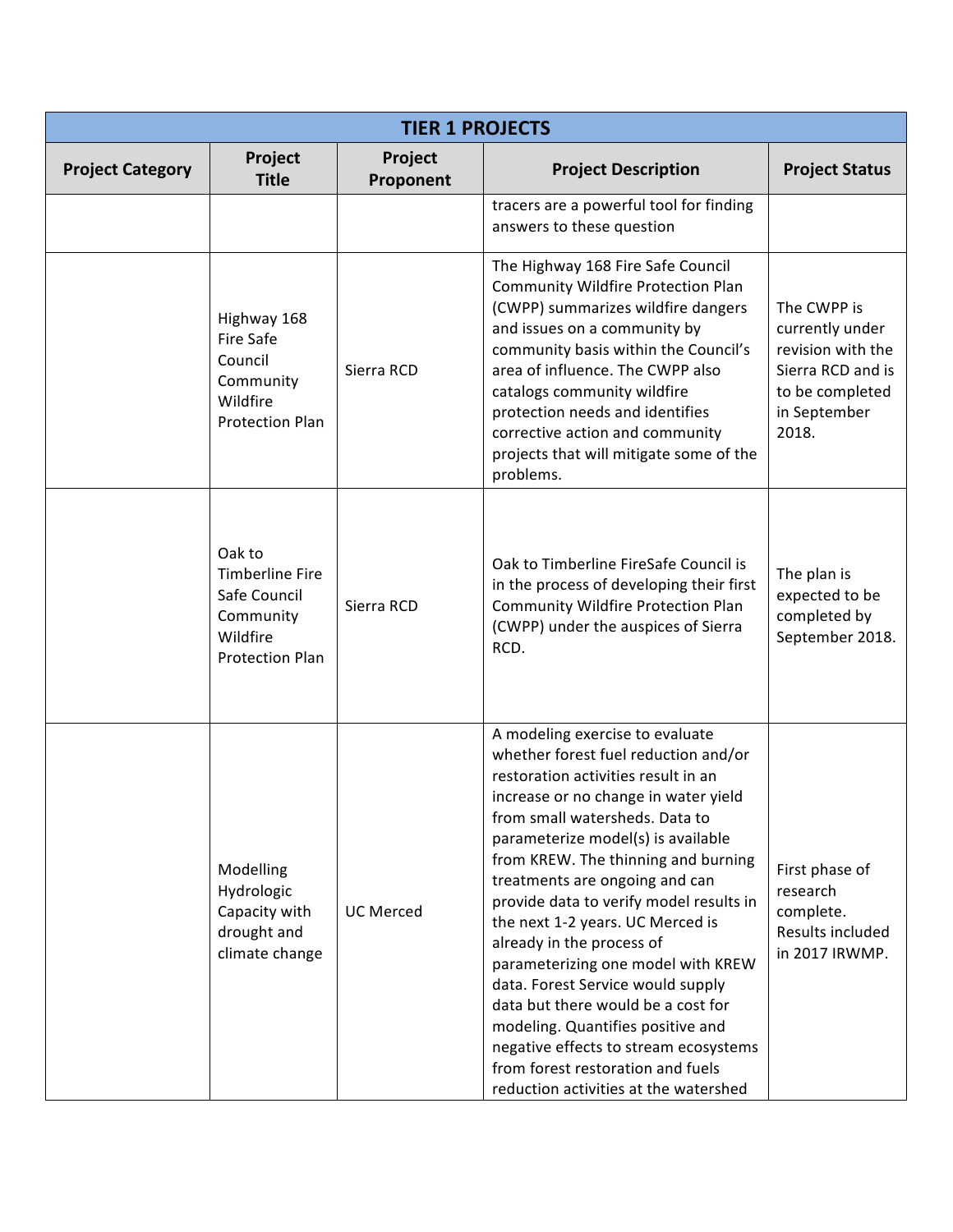| <b>TIER 1 PROJECTS</b>         |                                                                                                                                  |                                                 |                                                                                                                                                                                                                                   |                                                                                 |
|--------------------------------|----------------------------------------------------------------------------------------------------------------------------------|-------------------------------------------------|-----------------------------------------------------------------------------------------------------------------------------------------------------------------------------------------------------------------------------------|---------------------------------------------------------------------------------|
| <b>Project Category</b>        | Project<br><b>Title</b>                                                                                                          | Project<br>Proponent                            | <b>Project Description</b>                                                                                                                                                                                                        | <b>Project Status</b>                                                           |
|                                |                                                                                                                                  |                                                 | scale. It focuses on water yield and<br>water quality in headwater streams of<br>the Kings River watershed and would<br>contribute to the continuation of data<br>collection and analyses that have<br>been ongoing for 10 years. |                                                                                 |
| Restoration and other Projects |                                                                                                                                  |                                                 |                                                                                                                                                                                                                                   |                                                                                 |
|                                | Mill Flat Creek<br>Project                                                                                                       | USFS - Sequoia                                  | Decommission roads, restore riparian<br>areas and fisheries                                                                                                                                                                       |                                                                                 |
|                                | <b>Trout Creek</b><br><b>Bridge</b><br>Replacement<br>and Fisheries<br>Restoration                                               | <b>USFS Sequoia</b><br><b>National Forest</b>   | Replacing a bridge and associated<br>wetland enhancement in the Kern<br><b>River Watershed</b>                                                                                                                                    | Funding applied<br>for under the<br>National Fish and<br>Wildlife<br>Foundation |
|                                | Cahoon<br>Meadow<br>Restoration                                                                                                  | Sequoia National<br>Park                        | Restoring a montane meadow with a<br>large gully in the Kaweah Watershed.                                                                                                                                                         | Design/NEPA<br>phase.                                                           |
|                                | Improving<br>water supply<br>and quality in<br>the Kaweah<br>River<br>Watershed<br>with the<br>Goliath<br><b>Prescribed Fire</b> | Sequoia National<br>Park                        | Prescribed fire activities to restore<br>watershed conditions.                                                                                                                                                                    | Project<br>completed with<br>appropriations<br>funding.                         |
|                                | Restoring<br>wetlands and<br>riparian areas<br>at Circle J<br>Norris Ranch                                                       | <b>Tulare County</b><br>Office of<br>Education. | Restoring riparian areas, creating<br>wetland habitat, enhancing water<br>quality, monitoring of flora and fauna.                                                                                                                 | Project in<br>progress with US<br>Fish and Wildlife<br>and NRCS<br>funding.     |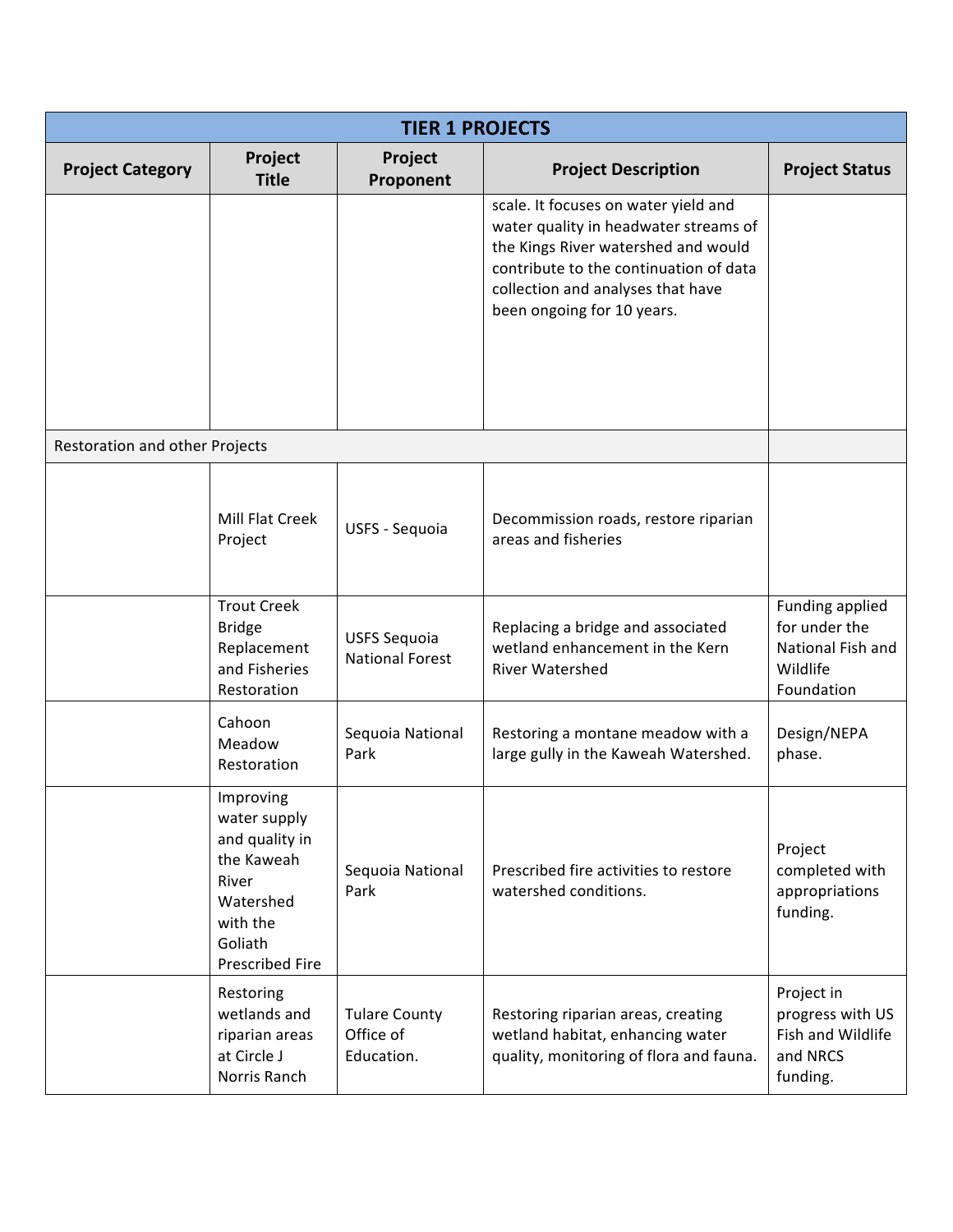|                         | <b>TIER 1 PROJECTS</b>                                                                                                                                        |                                                                              |                                                                                                                                                                                                                                                                                                                                                                                                                                                                                                                                                                           |                                                                    |  |
|-------------------------|---------------------------------------------------------------------------------------------------------------------------------------------------------------|------------------------------------------------------------------------------|---------------------------------------------------------------------------------------------------------------------------------------------------------------------------------------------------------------------------------------------------------------------------------------------------------------------------------------------------------------------------------------------------------------------------------------------------------------------------------------------------------------------------------------------------------------------------|--------------------------------------------------------------------|--|
| <b>Project Category</b> | Project<br><b>Title</b>                                                                                                                                       | Project<br>Proponent                                                         | <b>Project Description</b>                                                                                                                                                                                                                                                                                                                                                                                                                                                                                                                                                | <b>Project Status</b>                                              |  |
|                         | Enhancing<br>water supply<br>and water<br>quality in the<br><b>Kings River</b><br>Watershed $-$<br>restoring three<br>meadows on<br>Sierra National<br>Forest | Sierra National<br>Forest                                                    | Restoration and permitting for three<br>head-cut and eroding meadows.                                                                                                                                                                                                                                                                                                                                                                                                                                                                                                     | Studies and<br>design complete.<br><b>Seeking NFWF</b><br>funding. |  |
|                         | <b>Big Dry Creek</b><br>Diversion<br><b>Additional Drop</b><br>Structure                                                                                      | Sierra RCD/Fresno<br>Metropolitan<br><b>Flood Control</b><br><b>District</b> | Big Dry Creek Diversion routes flows<br>out of the base of Big Dry Creek<br>Reservoir, the District's largest flood<br>control structure. The Diversion<br>Channel helps de-water stormwater<br>captured in Big Dry Creek Reservoir<br>and is operated within the framework<br>of the U.S. Army Corps Water Control<br>Manual for the Redbank and Fancher<br>Creek Project. The construction of an<br>additional drop structure within the<br>channel will decrease velocity in the<br>Diversion Channel, reducing erosion<br>and improving the safety of the<br>Project. | Needs funding<br>(Budget estimate<br>of \$700,000)                 |  |
| Infrastructure          | Retain 200-<br>Year Flood<br>Control<br>Protection,<br>Eastern Fresno<br>County                                                                               | Sierra RCD/Fresno<br>Metropolitan<br>Flood Control<br>District               | There are currently 200-year flood<br>control facilities (dams, detention<br>basins, and bypass structures) east of<br>the metropolitan area. As<br>development occurs upstream of<br>those facilities, the level of protection<br>will diminish. The study and<br>subsequent construction of additional<br>flood control facilities (detention<br>basins and bypass structures)<br>upstream of new development will<br>continue the 200-year protection<br>level.                                                                                                        | Needs funding                                                      |  |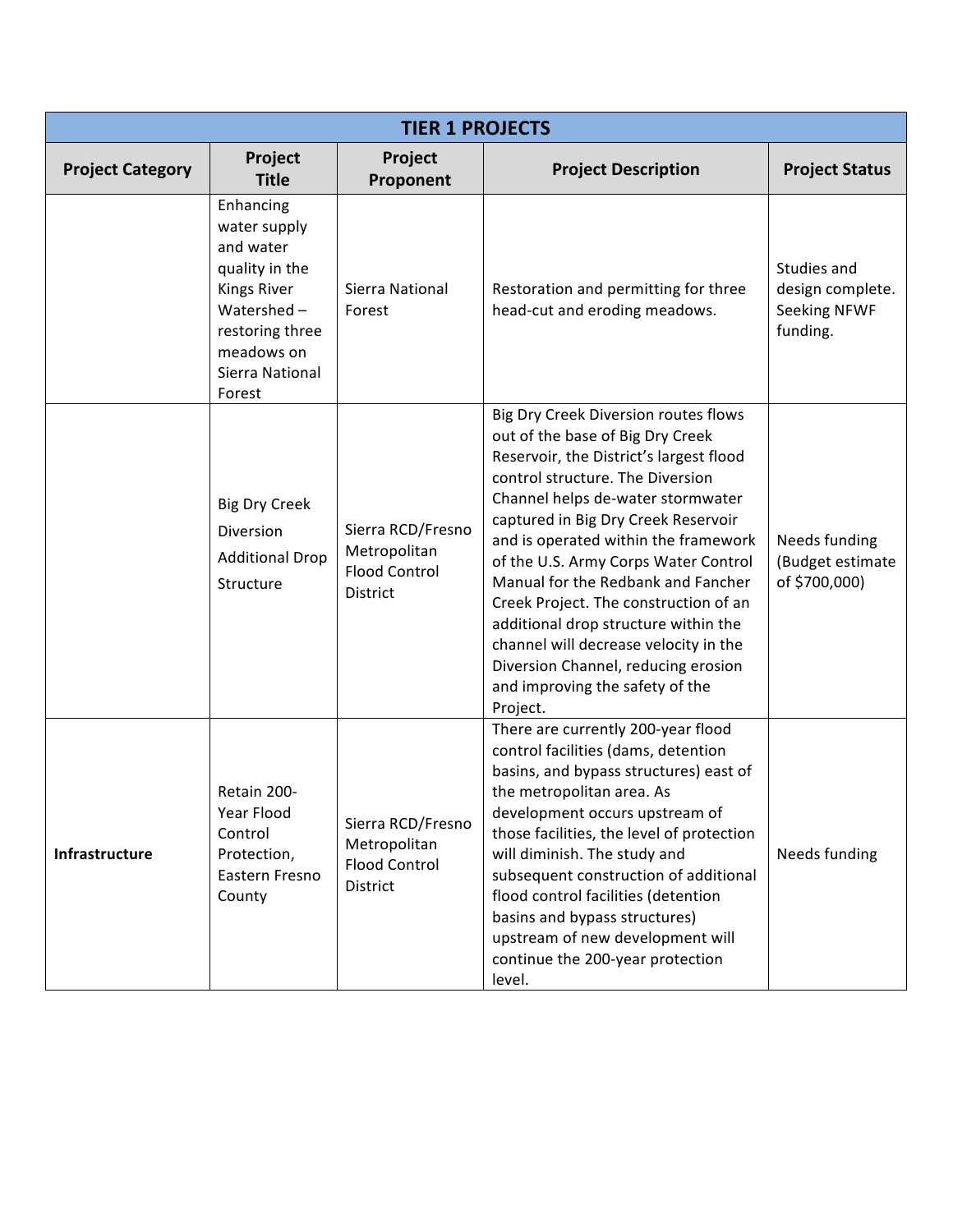| <b>TIER 1 PROJECTS</b>  |                                                                                                            |                                                |                                                                                                                                                                                                                                                                                                                                                                                                                                                                                                                                                                                                                                                                                                                                                                                                                                                                                                                |                                                                           |
|-------------------------|------------------------------------------------------------------------------------------------------------|------------------------------------------------|----------------------------------------------------------------------------------------------------------------------------------------------------------------------------------------------------------------------------------------------------------------------------------------------------------------------------------------------------------------------------------------------------------------------------------------------------------------------------------------------------------------------------------------------------------------------------------------------------------------------------------------------------------------------------------------------------------------------------------------------------------------------------------------------------------------------------------------------------------------------------------------------------------------|---------------------------------------------------------------------------|
| <b>Project Category</b> | Project<br><b>Title</b>                                                                                    | Project<br>Proponent                           | <b>Project Description</b>                                                                                                                                                                                                                                                                                                                                                                                                                                                                                                                                                                                                                                                                                                                                                                                                                                                                                     | <b>Project Status</b>                                                     |
| Tribal/Infrastructure   | <b>Big Sandy</b><br>Rancheria<br>Leech<br>Field/Pipeline<br>Project                                        | <b>Big Sandy</b><br>Rancheria                  | Installing a leech field and potentially<br>a pipeline in the BSR                                                                                                                                                                                                                                                                                                                                                                                                                                                                                                                                                                                                                                                                                                                                                                                                                                              | In progress with<br>Prop 1 technical<br>assistance and<br>implementation. |
|                         | Conduct<br>Community<br><b>Fuel Break</b><br>Construction<br>and<br>Maintenance<br>on a Landscape<br>Scale | Sierra<br>RCD/Highway 168<br>Fire Safe Council | Current fuel break projects are<br>effective, but due to lack of sufficient<br>funding, there are large gaps in the<br>system that need to be addressed<br>before maximum benefit can be<br>realized. Due to re-growth after 5 to 6<br>years, unmaintained fuel breaks start<br>to lose some of their effectiveness,<br>and after 10 to 12 years,<br>unmaintained fuel breaks need to be<br>reconstructed.                                                                                                                                                                                                                                                                                                                                                                                                                                                                                                     | Needs funding<br>(estimate of \$2.5<br>million)                           |
|                         | Conduct<br><b>Prescribed Fires</b><br>in eastern<br><b>Fresno County</b>                                   | Sierra RCD                                     | Historical natural fire regimes have<br>been disrupted, which has led to ever<br>increasing fuel loadings and<br>disruptions of natural processes,<br>changing the natural mix of<br>vegetation. This increased fuel loading<br>poses a severe threat to the<br>communities of eastern Fresno<br>County. In many cases, the lack of fire<br>in a given area has led to the<br>suppression (or extinction) of<br>endangered species and the<br>introduction and spread of invasive<br>non-native species. In addition to<br>extreme threat to life and property<br>that modern wildfires pose, they also<br>destroy ecosystems that had once<br>been able to survive the occasional<br>natural fire. The careful<br>reintroduction of fire to the landscape<br>through prescribed burning offers the<br>only environmentally sound method<br>of addressing all these issues in one<br>cost-effective treatment. | Needs funding<br>(estimate of<br>\$100,000<br>annually)                   |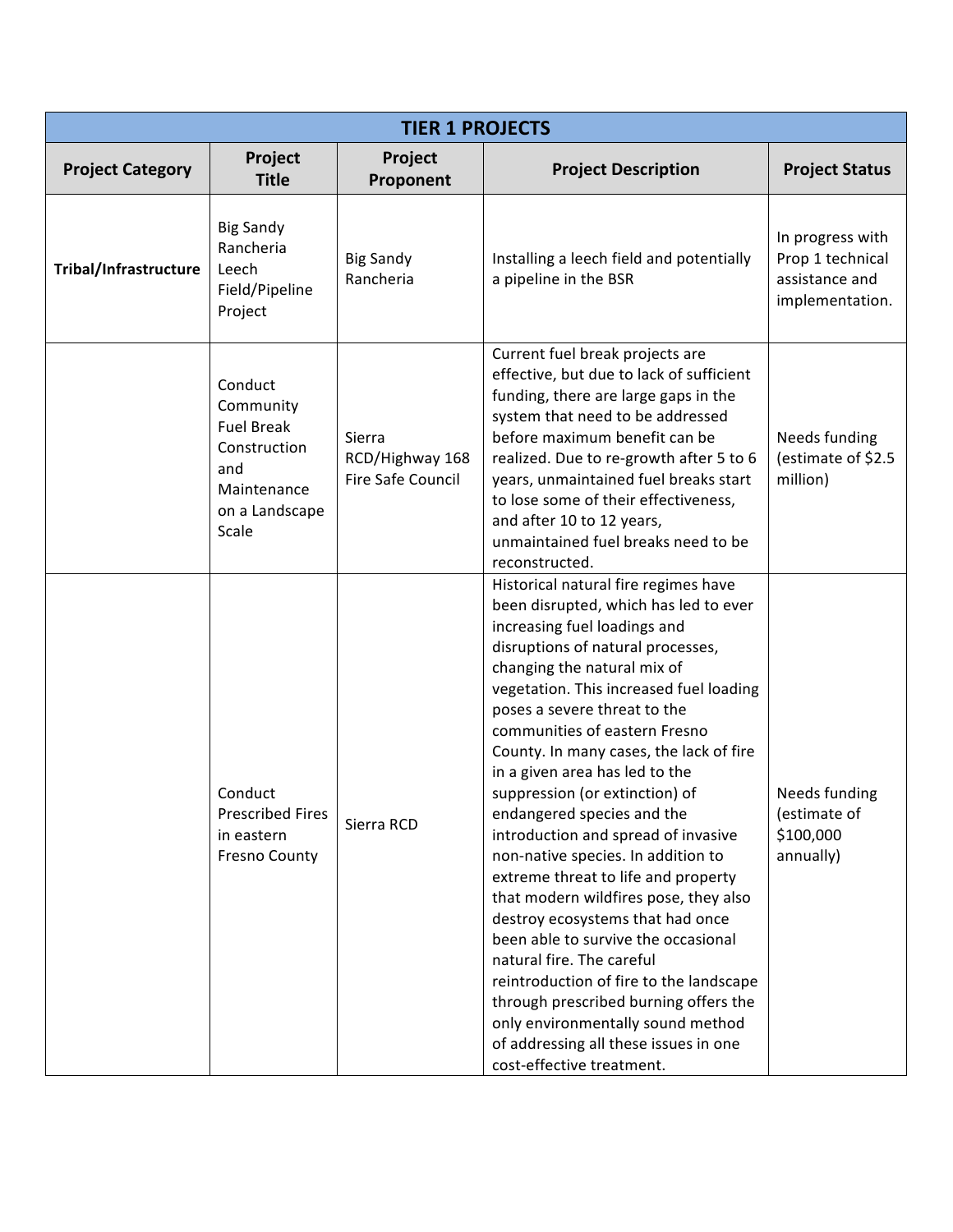| <b>TIER 1 PROJECTS</b>                                            |                         |                      |                            |                       |
|-------------------------------------------------------------------|-------------------------|----------------------|----------------------------|-----------------------|
| <b>Project Category</b>                                           | Project<br><b>Title</b> | Project<br>Proponent | <b>Project Description</b> | <b>Project Status</b> |
| Other Tier 1 projects are already underway. See Current Projects. |                         |                      |                            |                       |

| <b>TIER 2 PROJECTS</b>                |                                                                                                    |                                     |                                                                                                                                                                                                                                                                            |                                                                                                                                       |
|---------------------------------------|----------------------------------------------------------------------------------------------------|-------------------------------------|----------------------------------------------------------------------------------------------------------------------------------------------------------------------------------------------------------------------------------------------------------------------------|---------------------------------------------------------------------------------------------------------------------------------------|
| <b>Project Category</b>               | Project<br><b>Title</b>                                                                            | Project<br>Proponent                | <b>Project Description</b>                                                                                                                                                                                                                                                 | <b>Project Status</b>                                                                                                                 |
| <b>Studies</b>                        |                                                                                                    |                                     |                                                                                                                                                                                                                                                                            |                                                                                                                                       |
|                                       | Springville PUD<br>Purple Pipe<br>Project Design<br>and Permitting                                 | Springville PUD                     | SDAC project collecting treated water<br>and utilizing it for landscaping in the<br>PUD area.                                                                                                                                                                              |                                                                                                                                       |
|                                       | Understanding<br>Landslide,<br><b>Debris Flows</b><br>and Flood Risks<br>in the Southern<br>Sierra | ?                                   |                                                                                                                                                                                                                                                                            |                                                                                                                                       |
|                                       | <b>SCADA System</b><br>monitoring wells                                                            | Sierra RCD                          | An automated water monitoring<br>system in Auberry                                                                                                                                                                                                                         | Needs funding                                                                                                                         |
|                                       | Little/Big Dry<br>Creeks Water<br>Quality, Flood<br>Control and<br><b>Supply Project</b>           | Sierra RCD                          | Focused studies for flood control,<br>salmonid restoration, water quality<br>and supply.                                                                                                                                                                                   | Needs funding                                                                                                                         |
| Tribal/Water<br>Supply/Infrastructure | <b>Tule River Water</b><br>Supply Study                                                            | <b>Tule River Tribal</b><br>Council | Tule River Indian Reservation has<br>identified a need for a reliable supply<br>of water. It has negotiated its water<br>rights and taken steps to implement<br>water supply solutions including the<br>potential for a new dam or other<br>impoundments of surface water. | Studies identified<br>funding/budget<br>need (\$900<br>million, highest)<br>for a dam to<br>ensure water<br>supply. Needs<br>funding. |
| Tribal/Water<br>Supply/Infrastructure | <b>Tule River Water</b><br>Supply and<br>Treatment<br>Enhancement<br>Project                       | <b>Tule River Tribal</b><br>Council | Water supply pipeline sections on the<br>reservation, water supply<br>augmentation for the Treatment Plan,<br>and existing dam retrofit for water<br>supply.                                                                                                               | Needs funding<br>source.                                                                                                              |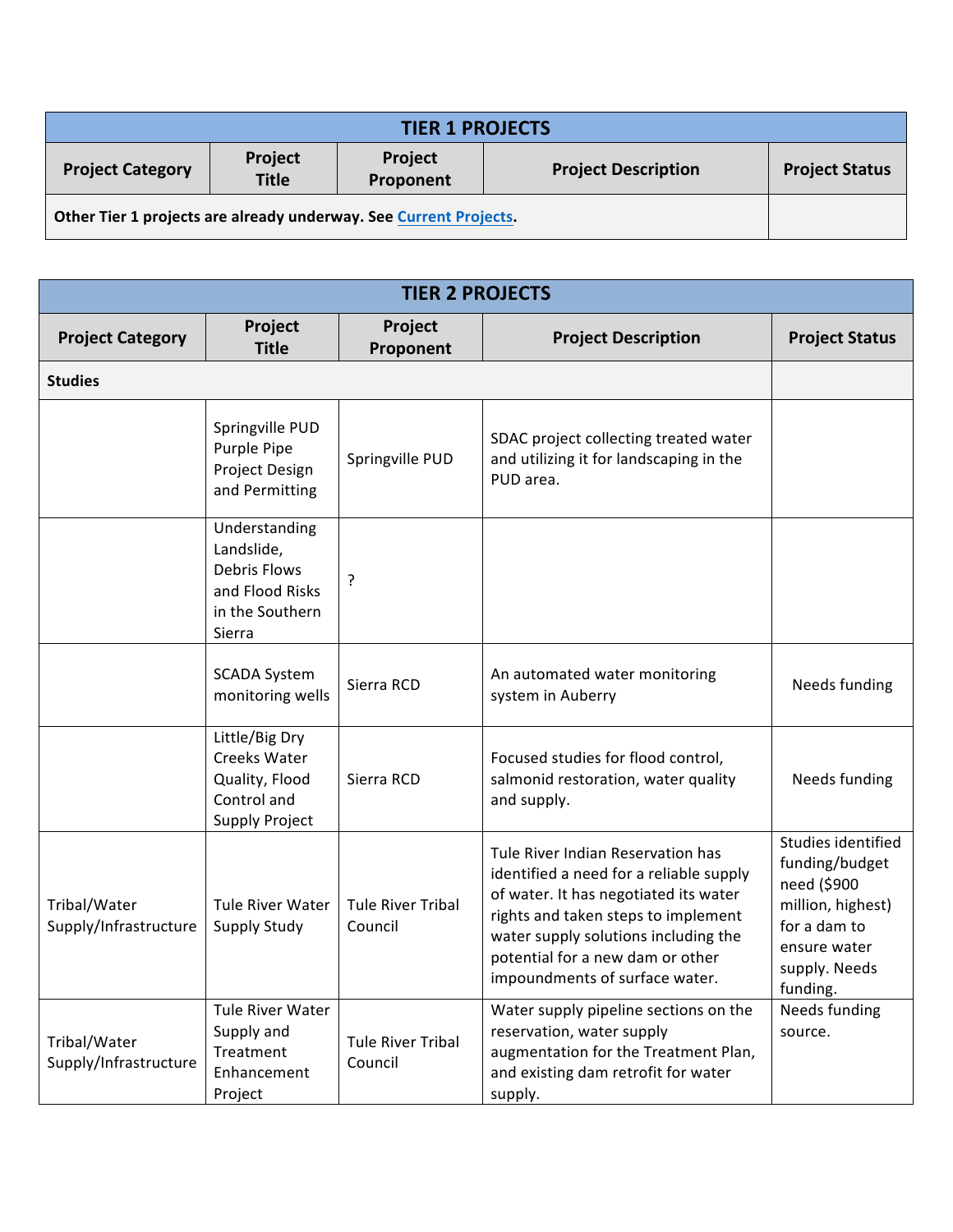|                         | <b>TIER 2 PROJECTS</b>                                                         |                                               |                                                                                                                                                                                                                                                                                                                                                                                                                                                                                                                                                                                                                                                                                       |                                                                                                                                                             |  |
|-------------------------|--------------------------------------------------------------------------------|-----------------------------------------------|---------------------------------------------------------------------------------------------------------------------------------------------------------------------------------------------------------------------------------------------------------------------------------------------------------------------------------------------------------------------------------------------------------------------------------------------------------------------------------------------------------------------------------------------------------------------------------------------------------------------------------------------------------------------------------------|-------------------------------------------------------------------------------------------------------------------------------------------------------------|--|
| <b>Project Category</b> | Project<br><b>Title</b>                                                        | Project<br>Proponent                          | <b>Project Description</b>                                                                                                                                                                                                                                                                                                                                                                                                                                                                                                                                                                                                                                                            | <b>Project Status</b>                                                                                                                                       |  |
| <b>Studies</b>          |                                                                                |                                               |                                                                                                                                                                                                                                                                                                                                                                                                                                                                                                                                                                                                                                                                                       |                                                                                                                                                             |  |
| Restoration             | <b>Tule River Water</b><br>Quality<br>Enhancement<br>and Protection<br>Project | <b>Tule River Tribal</b><br>Council           | Meadow and stream restoration<br>projects on the Reservation.                                                                                                                                                                                                                                                                                                                                                                                                                                                                                                                                                                                                                         | Needs funding<br>source, final<br>budgets.                                                                                                                  |  |
| <b>Plans</b>            |                                                                                |                                               |                                                                                                                                                                                                                                                                                                                                                                                                                                                                                                                                                                                                                                                                                       |                                                                                                                                                             |  |
|                         |                                                                                | <b>USFS Sequoia</b><br><b>National Forest</b> | Prioritize meadows for restoration on<br>the Sierra, Sequoia, Inyo national<br>forests, Sequoia and Kings Canyon<br><b>National Parks</b>                                                                                                                                                                                                                                                                                                                                                                                                                                                                                                                                             | Completed.                                                                                                                                                  |  |
|                         | Strengthen Dam<br>Failure/Flood<br>Planning,<br>Coordination,<br>and Training  |                                               | Dam failure and flood planning are<br>done as required by law. However, due<br>to lack of funding, most of this<br>knowledge and planning are kept at<br>the top levels. Mid- and lower- level<br>first responders are not part of<br>coordination planning and do not<br>receive significant training in<br>procedures, key downstream hazard<br>locations, access routes, alternate<br>evacuation routes, and where to set<br>up roadblocks. While the probability of<br>a dam failure is low, the potential<br>impact is extreme. Flooding from the<br>inability to control water during<br>extreme weather events is much more<br>likely, and response procedures are<br>similar. |                                                                                                                                                             |  |
| <b>Tribal Projects</b>  |                                                                                |                                               |                                                                                                                                                                                                                                                                                                                                                                                                                                                                                                                                                                                                                                                                                       |                                                                                                                                                             |  |
|                         | <b>Tule River Tribe</b><br>water supply<br>needs                               | <b>Tule River Tribal</b><br>Council           | Tule River Indian Reservation has<br>identified a need for a reliable supply<br>of water. It has negotiated its water<br>rights and taken steps to implement<br>water supply solutions including the<br>potential for a new dam or other<br>impoundments of surface water.                                                                                                                                                                                                                                                                                                                                                                                                            | Complete.<br>Project has<br>complete studies<br>but differing<br>budgets on<br>federal vs state<br>levels. Moved to<br>Tier 1<br>implementation<br>project. |  |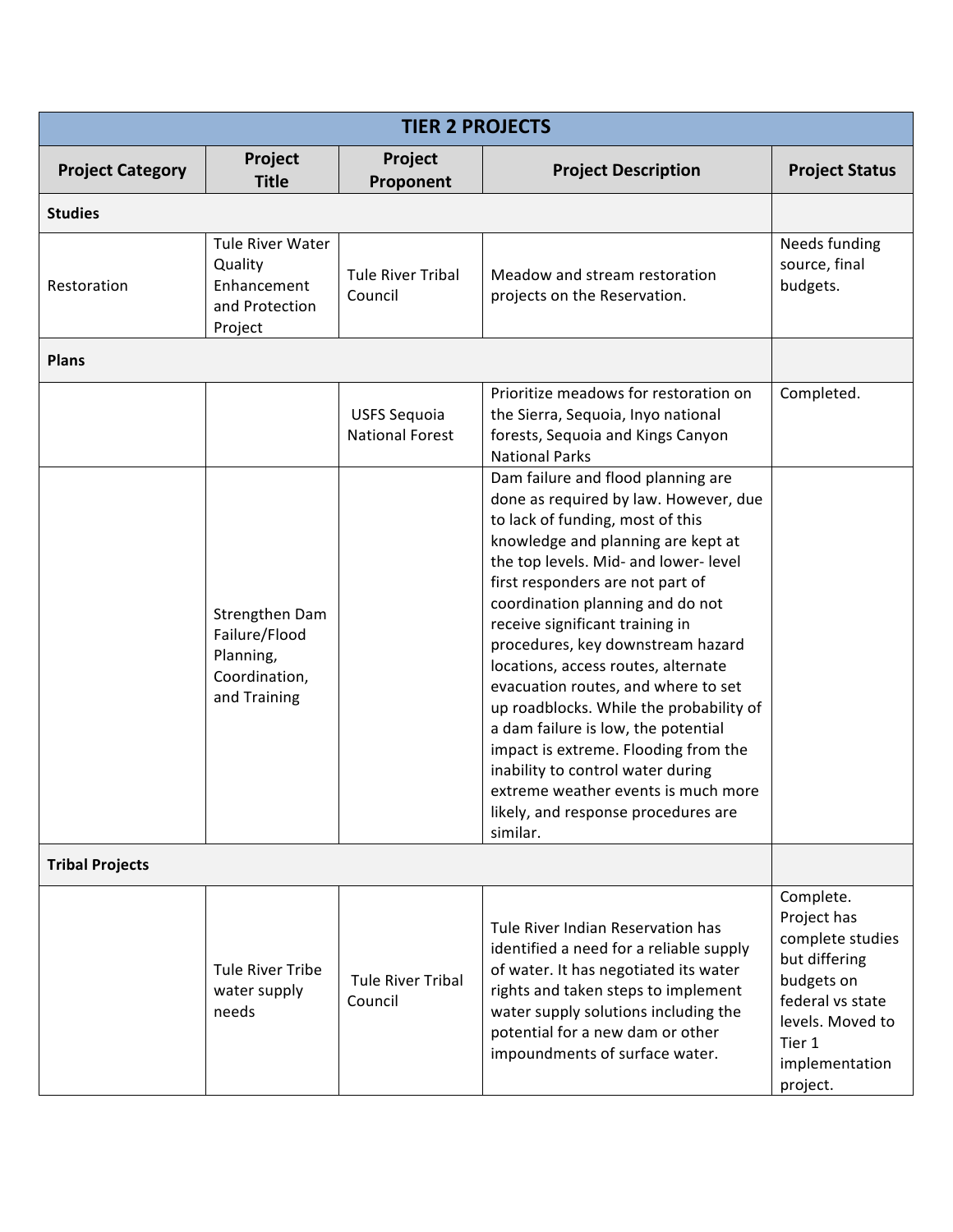|                                       | <b>TIER 2 PROJECTS</b>                                                                                                                |                                              |                                                                                                                                                                                                                                                                                                                                                                                                                                                                                                                                                                                                                                                                |                           |  |
|---------------------------------------|---------------------------------------------------------------------------------------------------------------------------------------|----------------------------------------------|----------------------------------------------------------------------------------------------------------------------------------------------------------------------------------------------------------------------------------------------------------------------------------------------------------------------------------------------------------------------------------------------------------------------------------------------------------------------------------------------------------------------------------------------------------------------------------------------------------------------------------------------------------------|---------------------------|--|
| <b>Project Category</b>               | Project<br><b>Title</b>                                                                                                               | Project<br>Proponent                         | <b>Project Description</b>                                                                                                                                                                                                                                                                                                                                                                                                                                                                                                                                                                                                                                     | <b>Project Status</b>     |  |
| <b>Studies</b>                        |                                                                                                                                       |                                              |                                                                                                                                                                                                                                                                                                                                                                                                                                                                                                                                                                                                                                                                |                           |  |
| <b>Restoration and Other Projects</b> |                                                                                                                                       |                                              |                                                                                                                                                                                                                                                                                                                                                                                                                                                                                                                                                                                                                                                                |                           |  |
|                                       | Improving water<br>supply and<br>reduce flooding<br>risk with Aundo<br>donax removal<br>in the Kaweah<br>and Tule River<br>watersheds | Sequoia<br><b>Riverlands Trust</b>           | Invasive Species: remove tamarisk,<br>Arundo donax, along the San Joaquin<br>River, Kings River, Kaweah River, Tule<br>River, Deer Creek, White River and<br>Kern River                                                                                                                                                                                                                                                                                                                                                                                                                                                                                        |                           |  |
|                                       |                                                                                                                                       | Sequoia<br><b>Riverlands Trust</b>           | Watershed protection through<br>protection from development, by<br>voluntary conservation easement<br>especially in the Tule River Watershed,<br>Deer Creek the Kaweah River, Kings<br>River and other flood prone areas in<br>order to protect water quality                                                                                                                                                                                                                                                                                                                                                                                                  |                           |  |
|                                       | <b>Mountain Aire</b><br><b>Water Tank</b>                                                                                             | <b>Mountain Aire</b><br><b>Water Company</b> | Replacing water supply tank and<br>associated infrastructure.                                                                                                                                                                                                                                                                                                                                                                                                                                                                                                                                                                                                  | Needs funding,<br>design. |  |
|                                       | Camp El-O-Win<br><b>Water Supply</b><br>and Recreation<br>Access                                                                      | Friends of Camp<br>El-O-Win                  | Camp El-O-Win straddles Dinkey<br>Creek. The two sides of the camp are<br>connected by a foot bridge over<br>Dinkey Creek. Camp El-O-Win is run<br>entirely by volunteers now. All funds<br>must be raised through donations and<br>grants. Concerning water quality and<br>waste water issues, Camp El-O-Win<br>has two original septic systems that<br>date to the late 1950s. There is one<br>newer engineered system. Otherwise,<br>waste needs are served by 8 pit toilets.<br>The camp is in need of replacing those<br>old pit toilets and decrepit septics with<br>new systems. This is something that<br>would be helpful to identify in the<br>plan. |                           |  |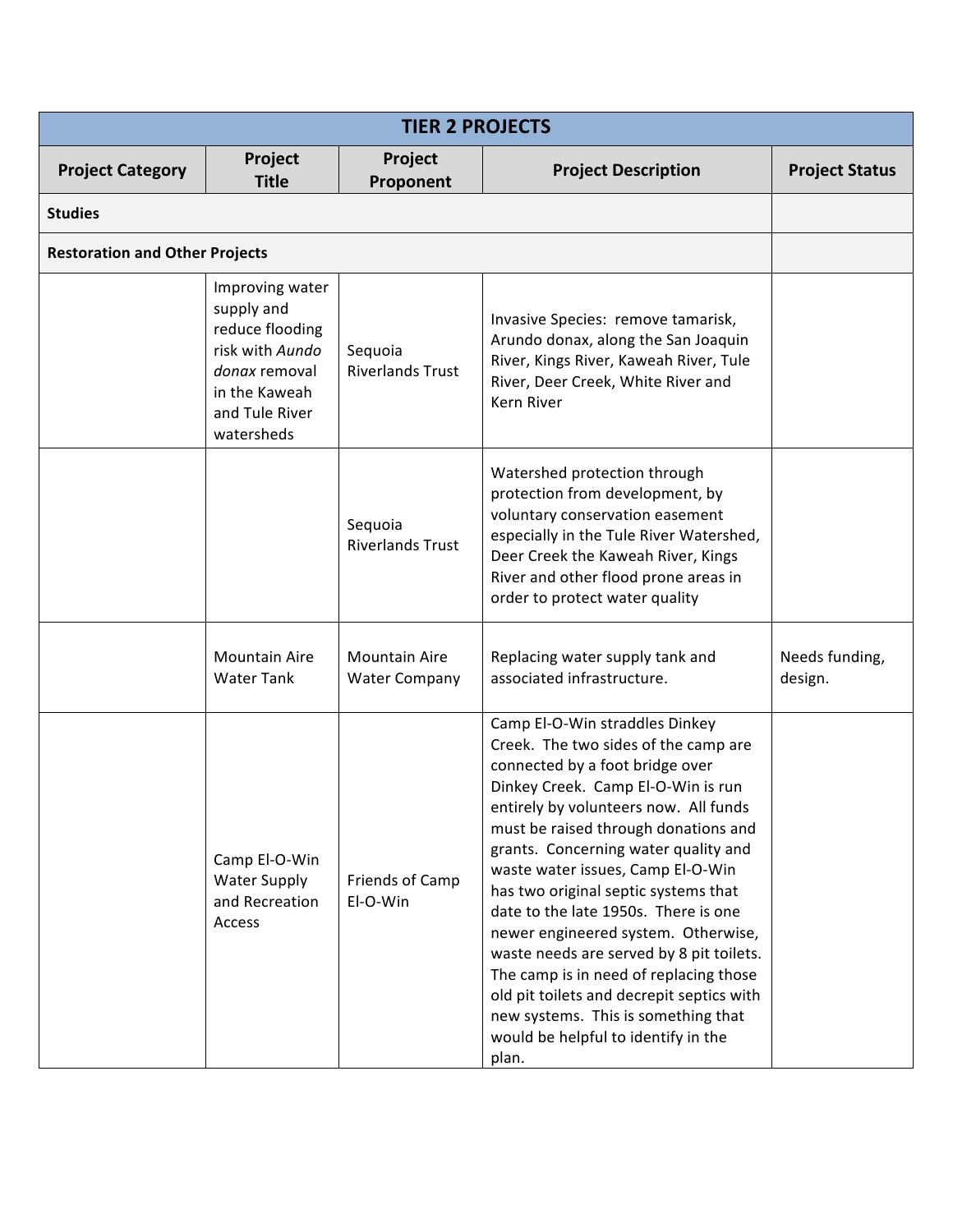| <b>TIER 2 PROJECTS</b>  |                                                                          |                                                |                                                                                                                                                                                                                                                                                                                                                                                                                                                                                                                                                                                                                      |                       |
|-------------------------|--------------------------------------------------------------------------|------------------------------------------------|----------------------------------------------------------------------------------------------------------------------------------------------------------------------------------------------------------------------------------------------------------------------------------------------------------------------------------------------------------------------------------------------------------------------------------------------------------------------------------------------------------------------------------------------------------------------------------------------------------------------|-----------------------|
| <b>Project Category</b> | Project<br><b>Title</b>                                                  | Project<br>Proponent                           | <b>Project Description</b>                                                                                                                                                                                                                                                                                                                                                                                                                                                                                                                                                                                           | <b>Project Status</b> |
| <b>Studies</b>          |                                                                          |                                                |                                                                                                                                                                                                                                                                                                                                                                                                                                                                                                                                                                                                                      |                       |
|                         | Osa Meadow,<br>Kern<br>Plateau/Kern<br><b>River Watershed</b><br>Project |                                                | This proposed project would restore<br>approximately 80 acres of meadow<br>through restoration of Osa Meadow.                                                                                                                                                                                                                                                                                                                                                                                                                                                                                                        |                       |
|                         |                                                                          |                                                |                                                                                                                                                                                                                                                                                                                                                                                                                                                                                                                                                                                                                      |                       |
|                         | Whispering<br><b>Springs Fuel</b><br><b>Break</b>                        | Sierra<br>RCD/Highway 168<br>Fire Safe Council | Lower elevation project off Lodge<br>Road in Tollhouse. We cleared this<br>area a few years ago but it could use<br>some work. It is mostly brush and<br>annual grass that is highly flammable.<br>The area is filled with homes and is<br>located on a steep slope. The Goose<br>Fire threatened this area in 2016 but<br>according to residents some of the<br>work the FSC did help avert the fire<br>away from a certain areas.                                                                                                                                                                                  |                       |
|                         | <b>Historical Beal</b><br>Fire Road Fuel<br><b>Break</b>                 |                                                | The Historical Beal Fire Road has been<br>in existence since 1933 when it was<br>constructed by the CCC's under the<br>direction of President Roosevelt. The<br>Beal has over the years been credited<br>with helping halt or slowing down a<br>wildland fire. The area at mid-slope<br>from Auberry Road has homes along<br>the Beal for a couple of miles then<br>turns in to Forest Service Land then<br>picks back up with homes again before<br>connecting with Highway 168 at mid-<br>slope. The values at risk are high here,<br>if a fire gets past this area it could<br>travel into Meadow Lakes, the many |                       |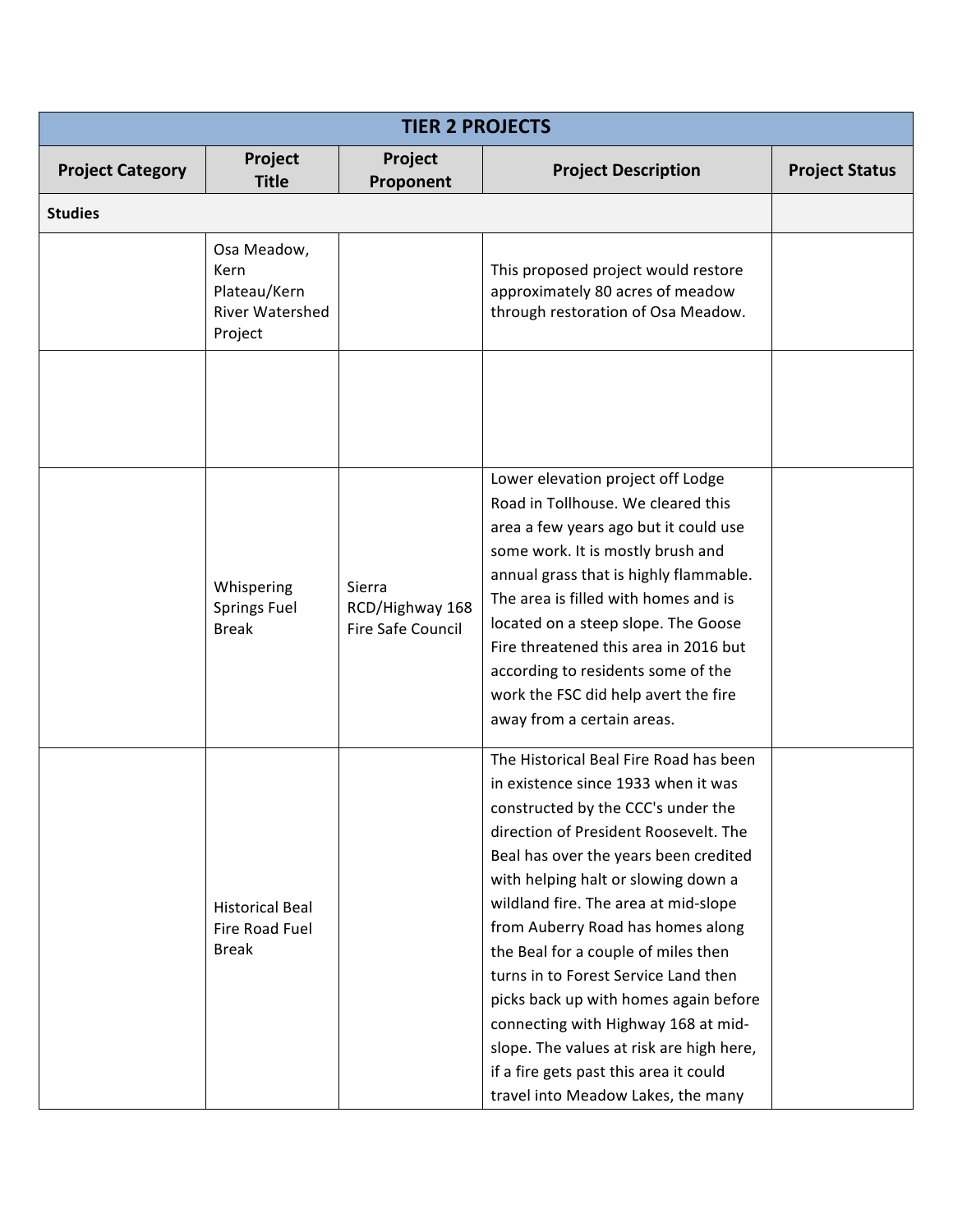| <b>TIER 2 PROJECTS</b>  |                         |                      |                                                                                                                                                                       |                       |
|-------------------------|-------------------------|----------------------|-----------------------------------------------------------------------------------------------------------------------------------------------------------------------|-----------------------|
| <b>Project Category</b> | Project<br><b>Title</b> | Project<br>Proponent | <b>Project Description</b>                                                                                                                                            | <b>Project Status</b> |
| <b>Studies</b>          |                         |                      |                                                                                                                                                                       |                       |
|                         |                         |                      | subdivisions along Highway 168 and<br>enter Shaver Lake and possibly higher.<br>Types of fuel include brush, annual<br>grass and ladder fuels and some dead<br>trees. |                       |

|                                  | <b>TIER 3 PROJECTS</b> |                      |                                                                                                                                                                                                                                                                                                                                                                         |                       |  |
|----------------------------------|------------------------|----------------------|-------------------------------------------------------------------------------------------------------------------------------------------------------------------------------------------------------------------------------------------------------------------------------------------------------------------------------------------------------------------------|-----------------------|--|
| Project<br><b>Category</b>       | <b>Project Title</b>   | Project<br>Proponent | <b>Project Description</b>                                                                                                                                                                                                                                                                                                                                              | <b>Project Status</b> |  |
| <b>Best Management Practices</b> |                        |                      |                                                                                                                                                                                                                                                                                                                                                                         |                       |  |
|                                  |                        |                      | BMPs for residential pesticide use in<br>Auberry, Prather, Squaw Valley, Dunlap,<br>Badger, Three Rivers, Springville, Posey,<br>and White River communities.                                                                                                                                                                                                           |                       |  |
|                                  |                        |                      | <b>BMPs and educational materials for</b><br>septic tank maintenance in Auberry,<br>Prather, Squaw Valley, Dunlap, Badger,<br>Three Rivers (has an existing program and<br>information), Springville, Posey, and<br>White River communities                                                                                                                             |                       |  |
|                                  |                        |                      | BMPs regarding fire clearance in Auberry,<br>Prather, Squaw Valley, Dunlap, Badger,<br>Three Rivers, Springville, Posey, and<br>White River communities                                                                                                                                                                                                                 |                       |  |
|                                  |                        |                      | BMPs for flood control and flood<br>management/riparian management<br>along the San Joaquin River, Kings River,<br>Kaweah River, Tule River, Deer Creek,<br>White River and Kern River                                                                                                                                                                                  |                       |  |
|                                  |                        |                      | <b>BMPs regarding preventing</b><br>sedimentation and erosion in headwaters<br>in the San Joaquin River, Kings River,<br>Kaweah River, Tule River, Deer Creek,<br>White River and Kern River watersheds<br>BMPs regarding well maintenance and<br>monitoring in Auberry, Prather, Squaw<br>Valley, Dunlap, Badger, Three Rivers,<br>Springville, Posey, and White River |                       |  |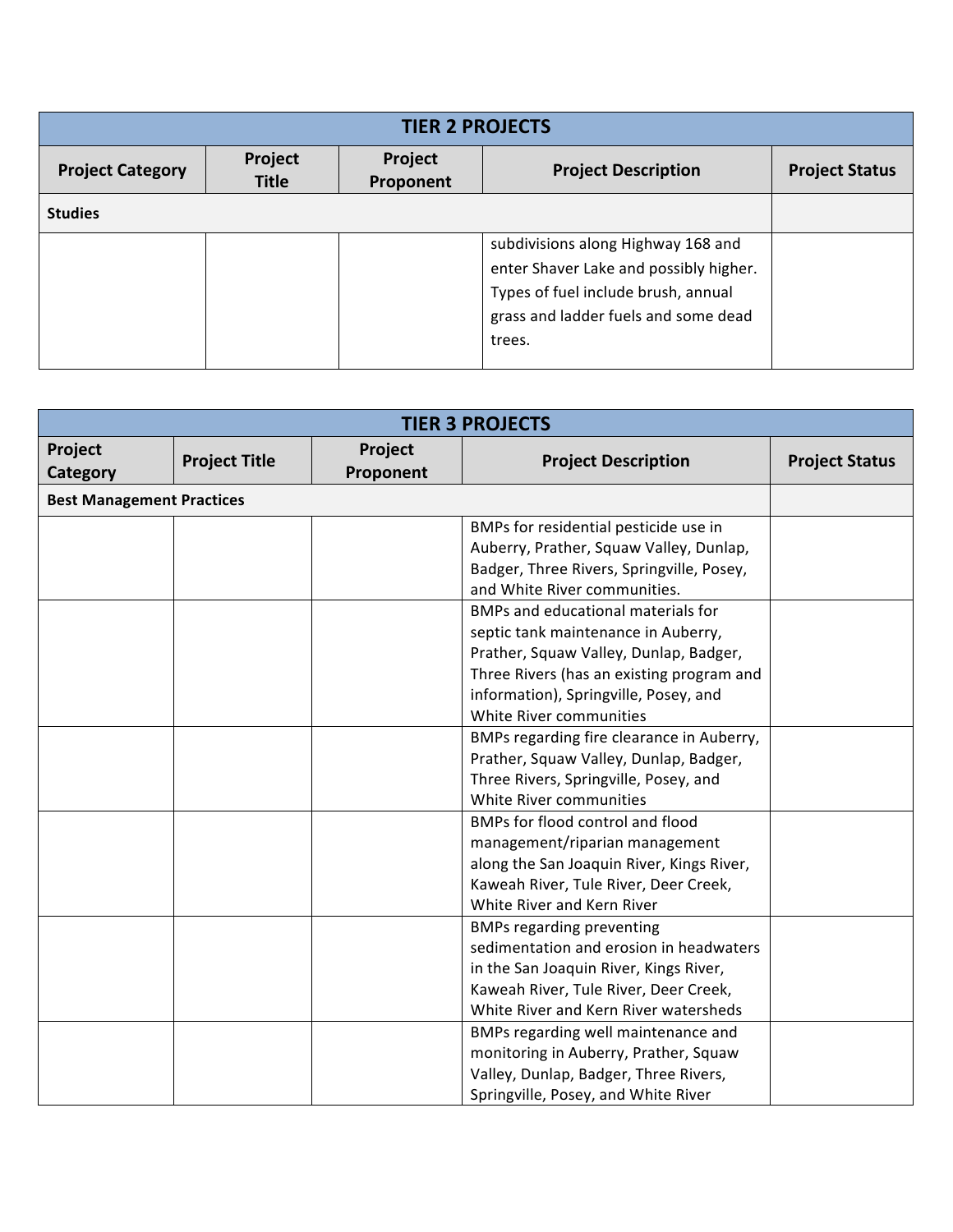| <b>TIER 3 PROJECTS</b>           |                      |                      |                                                                                                                                                                                                               |                       |  |  |
|----------------------------------|----------------------|----------------------|---------------------------------------------------------------------------------------------------------------------------------------------------------------------------------------------------------------|-----------------------|--|--|
| Project<br>Category              | <b>Project Title</b> | Project<br>Proponent | <b>Project Description</b>                                                                                                                                                                                    | <b>Project Status</b> |  |  |
| <b>Best Management Practices</b> |                      |                      |                                                                                                                                                                                                               |                       |  |  |
|                                  |                      |                      | communities                                                                                                                                                                                                   |                       |  |  |
|                                  |                      |                      | BMPs to promote grazing practices, cattle<br>ponds and riparian areas along San<br>Joaquin River, Kings River, Kaweah River,<br>Tule River, Deer Creek, White River and<br>Kern River                         |                       |  |  |
|                                  |                      |                      | BMPs to identify land use to minimize<br>environmental impact (cluster<br>development) Auberry, Prather, Squaw<br>Valley, Dunlap, Badger, Three Rivers,<br>Springville, Posey, and White River<br>communities |                       |  |  |
| <b>Plans</b>                     |                      |                      |                                                                                                                                                                                                               |                       |  |  |
|                                  |                      |                      | Watershed management plans in the San<br>Joaquin River, Kings River, Kaweah River,<br>Tule River, Deer Creek, White River and<br>Kern River watersheds                                                        |                       |  |  |
|                                  |                      |                      | Studies and plans to prioritize oak<br>woodland sites for protection in the San<br>Joaquin River, Kings River, Kaweah River,<br>Tule River, Deer Creek, White River and<br>Kern River watersheds              |                       |  |  |
| <b>Demonstration Projects</b>    |                      |                      |                                                                                                                                                                                                               |                       |  |  |
|                                  |                      |                      | Meadow restoration - has been<br>complete at Big Meadows and multiple<br>locations on the Sierra National Forest                                                                                              |                       |  |  |
|                                  |                      |                      | Fuel management for fire safety and<br>water production                                                                                                                                                       |                       |  |  |
|                                  |                      |                      | Invasive species removal (Arundo,<br>Tamarisk, Scarlet Wisteria) along the San<br>Joaquin River, Kings River, Kaweah River,<br>Tule River, Deer Creek, White River and<br>Kern River                          |                       |  |  |
|                                  |                      |                      | Total exclusion of development from<br>certain sensitive watersheds such as Deer<br>Creek, White River                                                                                                        |                       |  |  |
|                                  |                      |                      | Flood control projects (floodplain, etc.)<br>that have multiple benefits (habitat,<br>water quality, groundwater recharge                                                                                     |                       |  |  |